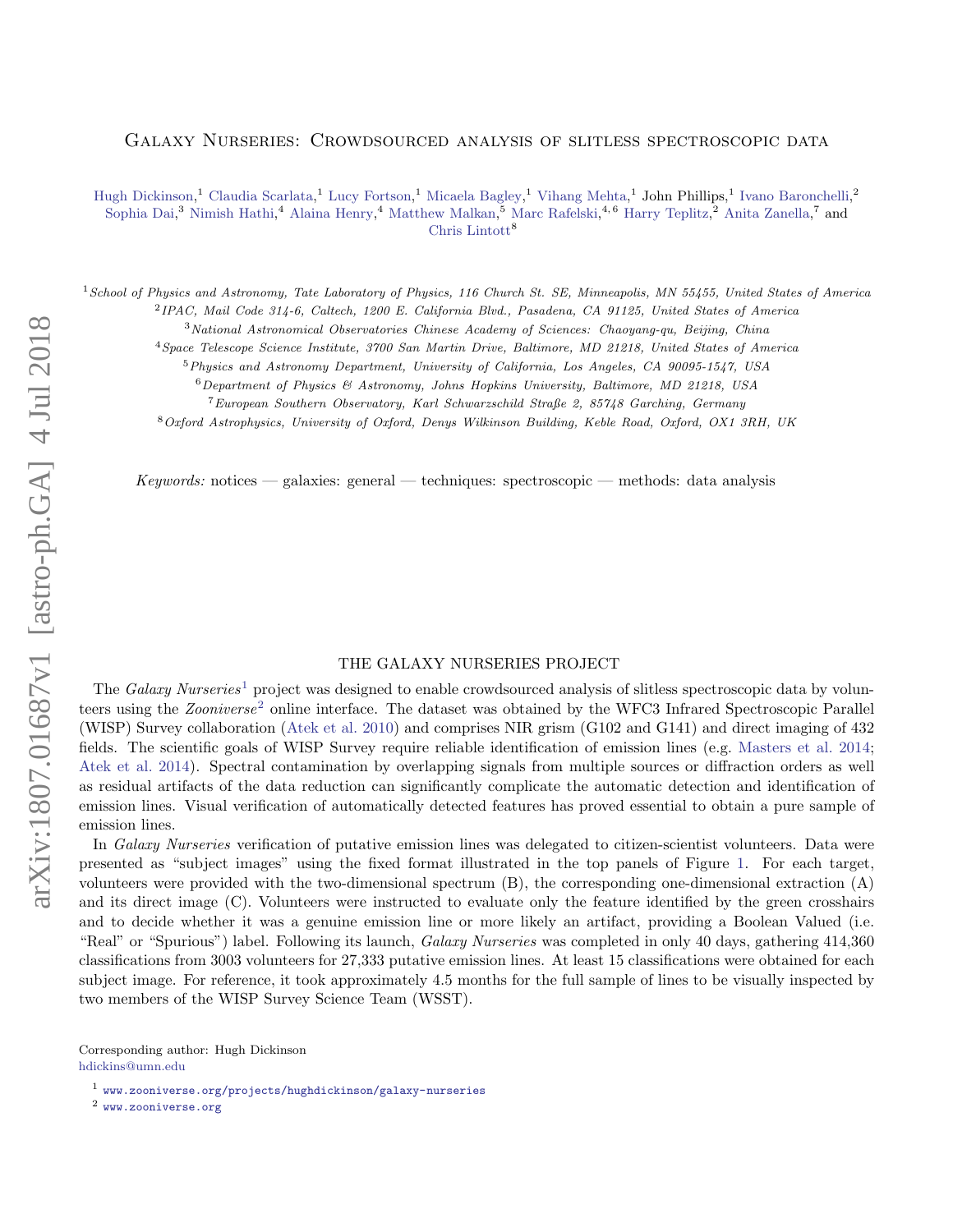## RESULTS

Volunteer responses for each subject were aggregated to compute  $f_{\text{Real}}$ , the fraction of volunteers who classified the corresponding emission line as "Real". To evaluate the accuracy of volunteer classifications, their aggregated responses were compared with independent assessments provided by members of the WSST<sup>[3](#page-1-3)</sup>. The distribution of  $f_{\text{Real}}$ for all subjects is shown in the *bottom-left* panel of Figure [1](#page-2-0) and is subdivided to identify emission lines that were verified (blue) and vetoed (orange) by the WSST. The relative small number of lines that were validated by the WSST underlines the need for visual inspection of the full sample. Overall, there is a broad agreement between the WSST and volunteers classifications. The distribution of  $f_{\text{Real}}$  peaks at 0.85 for the sample of verified lines, indicating that the majority of volunteers agree on the reality of these lines. Similarly, the distribution of  $f_{\text{Real}}$  peaks at 0.1 for the sample of vetoed lines. It is clear, however, that the agreement is not perfect: there is a large number of lines which were vetoed by the WSST and would be classified as real by most of the volunteers (about one third of the objects with  $f_{\text{Real}} > 0.7$  have been vetoed by the WSST). The opposite is not true: only a minority of lines with low  $f_{\text{Real}}$ were in fact real according to the WSST. This result suggests that, with a minimal level of training, volunteers are successful in securely identifying artifacts in the data.

The result is reinforced by a more quantitative analysis that accounts also for the emission line signal-to-noise ratio  $(S/N)$ . The remaining middle panels of Figure [1](#page-2-0) illustrate how the purity  $(P_S = TP/(TP + FP))^4$  $(P_S = TP/(TP + FP))^4$  and completeness  $(C_S = TP/(TP + TN))$  change as a function of  $f_{\text{Real,threshold}}$  and  $S/N$ . These results show that the degree of categorical separation provided by volunteer classifications may be adequate in certain situations. If purity is paramount, then for  $S/N \gtrsim 5$ , choosing  $f_{\text{Real,threshold}} \sim 0.7$  yields a sample purity  $P_S \gtrsim 0.8$ . The corresponding sample completeness is  $C_S \sim 0.6$ . Conversely, a more complete  $(C_S \sim 0.9)$  albeit impure  $(P_S \sim 0.6)$  sample is feasible for  $S/N \gtrsim 10$  if  $f_{\text{Real,threshold}} \sim 0.5.$ 

The results of *Galaxy Nurseries* demonstrate the feasibility of identifying genuine emission lines in slitless spectra by citizen scientists. We recognise that robust scientific analyses typically require samples with higher purity and completeness than raw volunteer classifications provide. Nonetheless, choosing optimal values for  $f_{\text{Real, threshold}}$  allows a large fraction of spurious lines to be vetoed, substantially reducing the timescale for subsequent professional analysis of the remaining potential lines.

HD, CS, and LF acknowledge partial support from the US National Science Foundation Grant AST-1413610. Support for HST Programs GO-11696, 12283, 12568, 12902, 13517, 13352, and 14178 was provided by NASA through grants from the Space Telescope Science Institute, which is operated by the Association of Universities for Research in Astronomy, Inc., under NASA contract NAS5-26555. This publication uses data generated via the Zooniverse.org platform, development of which is funded by generous support, including a Global Impact Award from Google, and by a grant from the Alfred P. Sloan Foundation.

## REFERENCES

<span id="page-1-0"></span>Atek, H., Malkan, M., McCarthy, P., et al. 2010, ApJ, 723,

104, doi: [10.1088/0004-637X/723/1/104](http://doi.org/10.1088/0004-637X/723/1/104)

<span id="page-1-2"></span><span id="page-1-1"></span>Atek, H., Kneib, J.-P., Pacifici, C., et al. 2014, The Astrophysical Journal, 789, 96 Masters, D., McCarthy, P., Siana, B., et al. 2014, The Astrophysical Journal, 785, 153

<span id="page-1-4"></span><span id="page-1-3"></span><sup>3</sup> Full results of the WSST evaluation will be presented in Bagley et al. 2019 (in prep.)

<sup>&</sup>lt;sup>4</sup> The labels  $T(rue)/F(ale)$  are assigned to lines verified/vetoed by the WSST, while lines for which  $f_{\text{Real}}$  greater/smaller than  $f_{\text{Real, threshold}}$  are labeled as  $P(\text{ositive})/N(\text{egative}).$